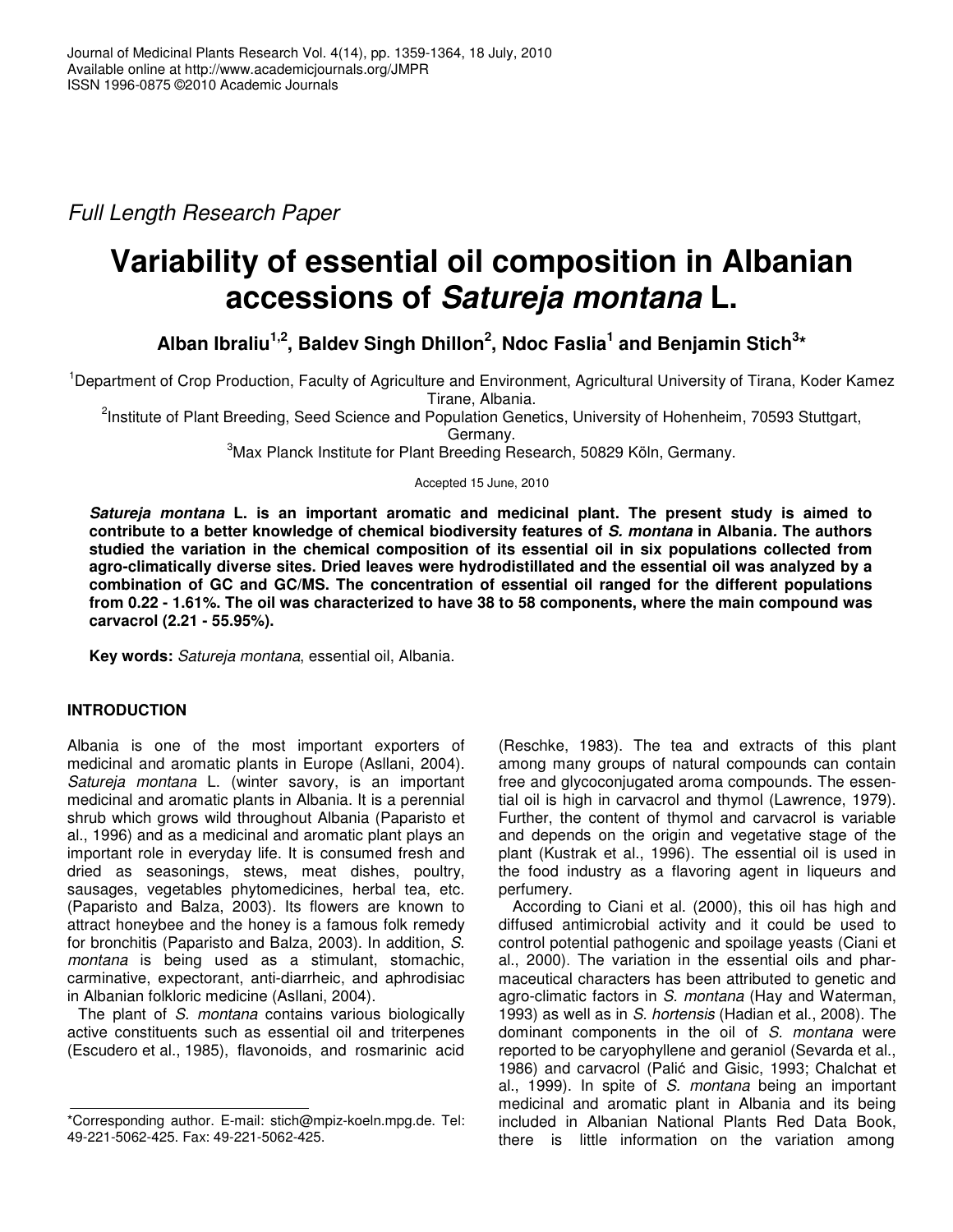| <b>Population</b> | <b>Collection</b><br>site   | <b>Altitude</b><br>(masl) <sup>a</sup> | Latitude (N)        | Longitude (E)   | <b>Exposition</b>                                | <b>Climatic subzone</b> |  |
|-------------------|-----------------------------|----------------------------------------|---------------------|-----------------|--------------------------------------------------|-------------------------|--|
| $P_1$             | Kakarig, Lezhë              | 4                                      | 41°91'              | 19°50'          | Plain field on the West of a<br>North-South hill | Mediterranean           |  |
| P <sub>2</sub>    | Zogai, Shkodër              | 15                                     | 42°70'              | 19°41'          | Eastern slope of a<br>North-South hill           | Mediterranean           |  |
| $P_3$             | Dajt, Tiranë                | 1100                                   | 41 ° 35'            | 20 ° 09'        | Eastern slope of a<br>North-South mountain       | Mediterranean           |  |
| $P_4$             | Qafë Mali,<br>Pukë          | 800                                    | 42 <sup>o</sup> 11' | 20°11'          | Eastern slope of a<br>North-South mountain       | Mediterranean           |  |
| $P_5$             | Qafë<br>Kerrabë,<br>Elbasan | 750                                    | 41 ° 12'            | 19°59'          | Western slope of a<br>North-South mountain       | Mediterranean           |  |
| $P_6$             | Xibrakë. Librazhd           | 207                                    | 41 ° 98'            | $20^{\circ}15'$ | Western slope of a<br>North-South hill           | Mediterranean           |  |

**Table 1.** Basic characterization of the sites from which six *S. montana* populations were collected.

<sup>a</sup>Altitude in meters above sea level.

populations growing in agro-climatically diverse regions. The authors collected six populations from different sites in Albania and studied the variability for concentration of essential oil and for the compounds of the oil.

#### **MATERIALS AND METHODS**

#### **Plant material**

The material comprised of six naturally growing populations of *S. montana* at six agro-climatically diverse sites in Albania (Table 1). The plant materials, 500 g of fresh leaves of 30 plants in each population, were collected at the full blooming period, end of August. The material was air-dried in a room (under shade) for 22 days. The voucher specimens are deposited at the Crop Production Department, Faculty for Agriculture and Environment, Agricultural University of Tirana, Albania.

#### **Isolation of the essential oil**

The essential oil was isolated from 100 g of dried leaf material by hydro-distillation for 3 h using a Clevenger-type apparatus. The resulting essential oil was dried over anhydrous sodium sulphate and stored at 4°C. The oil solution (1%) in ethanol was used for chromatographic analysis. Preliminary GC–MS analysis showed the absence of 1-octanol as potential algycone of *S. montana*. The oil yield was determined by gravimetry. The component percentages were calculated as the mean value on column HP-20M and HP-101 for duplicate analyses.

#### **Analytical gas chromatography (GC/FID)**

The GC/FID analysis of the oils was carried out on a Hewlett-Packard HP-5890 Series II GC apparatus equipped with splitsplitless injector and automatic liquid sampler (ALS), attached to HP-5 column (25 m 0.32 mm, 0.52 µm film thickness) and fitted to flame ionization detector (FID). Carrier gas (hydrogen) flow rate was 1 ml/min, split ratio was 1:30, injector temperature was 250°C, and detector temperature was 300°C, while column temperature was linearly programmed from 40-260°C (a trate of 4°/min

Solutions of essential oil samples in ethanol (~1%) were consecutively injected by ALS (1 µl, split mode). Area percent reports, obtained as a result of standard processing of chromatograms, were used as base for the quantification purposes.

#### **Gas chromatography/mass spectrometry (GC/MS)**

The same analytical conditions as those mentioned for GC/FID were employed for GC/MS analysis, along with column HP-5MS (30 m 0.25 mm, 0.25 µm film thickness), using Hewlett-Packard HP G 1800C Series II GCD system. Instead of hydrogen, helium was used as carrier gas. Transfer line was heated at 260°C. Mass spectra were acquired in EI mode (70 eV); in m/z range 40 - 450. Sample solutions in ethanol  $(\sim 1 \%)$  were injected by ALS (200 nl, split mode).

#### **Identification of components**

The components of the oil were identified by comparison of their mass spectra to those from Wiley275 and NIST/NBS libraries, using different search engines. The experimental values for retention indices were determined by the use of calibrated Automated Mass Spectral Deconvolution and Identification System software (AMDIS ver.2.1), compared to those from available literature (Adams, 2007), and used as additional tool to approve MS findings.

### **RESULTS AND DISCUSSION**

The oil isolated by hydro-distillation from the leaves collected at the same stages of development of six population of *S. montana* growing naturally in agroclimatically diverse sites, was found to be yellow liquid. The yield obtained ranged from 0.22 - 1.61% (w/w) based on dry weights (Table 2). The highest oil yield content was found in  $P_6$ -Xibrakë, Librazhd (1.61%) collected from the East part of Albania and the lowest in  $P_4$ -Qafë Mali, Pukë (0.22%) collected from North part of Albania. In the study by Milos et al. (2001), the yield of essential oils of *S. montana* ranged from 0.7 - 1.9%.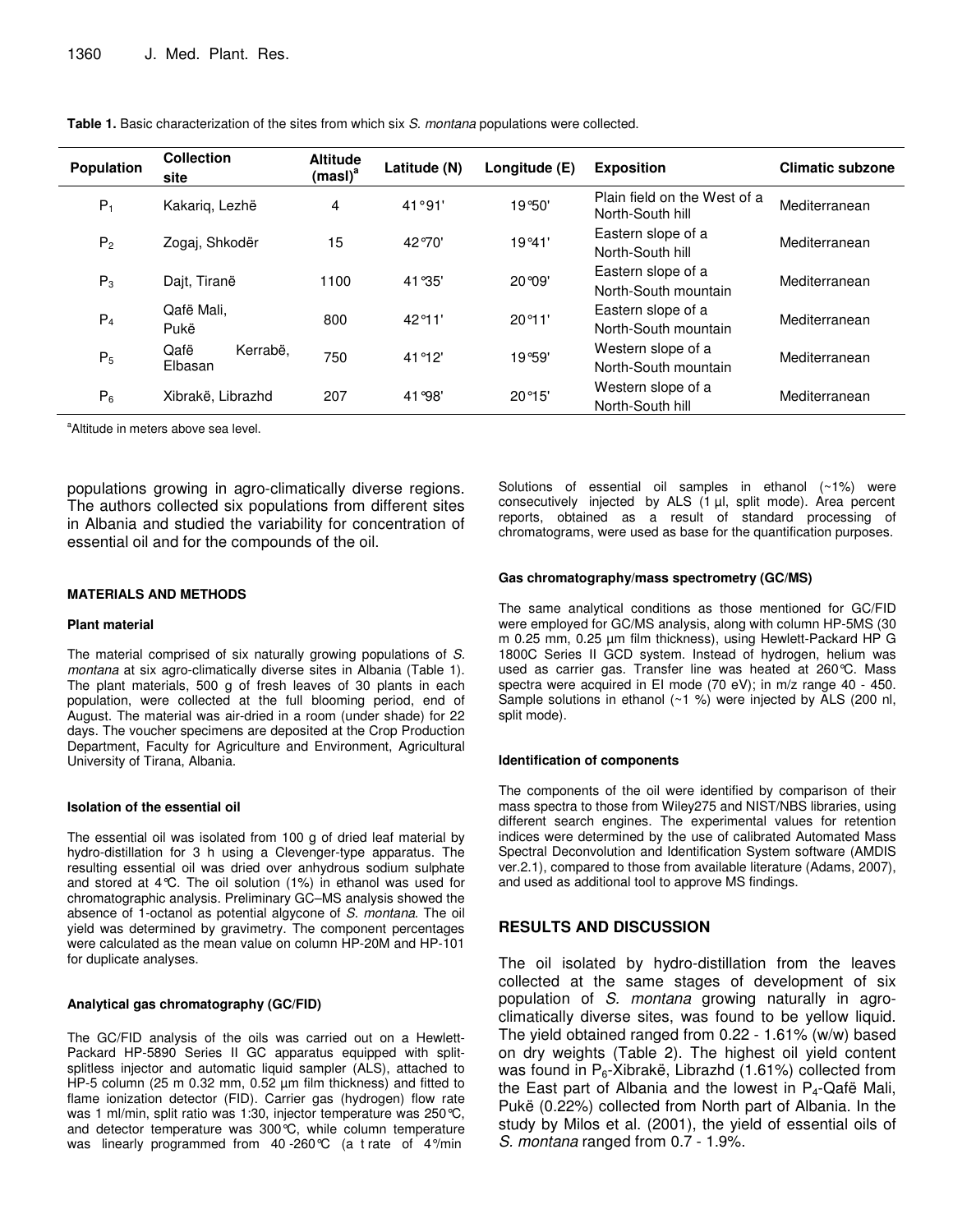**Table 2.** The concentration and composition of the essential oil in six *S. montana* populations (P<sub>1</sub> to P<sub>6</sub>) collected from six agroclimatically diverse sites.

| Concentration/Compounds of the essential oil |                        | Retention          | Population               |                          |                          |                          |                          |                          |  |
|----------------------------------------------|------------------------|--------------------|--------------------------|--------------------------|--------------------------|--------------------------|--------------------------|--------------------------|--|
|                                              |                        | index <sup>a</sup> | P <sub>1</sub>           | P <sub>2</sub>           | P <sub>3</sub>           | <b>P4</b>                | <b>P5</b>                | <b>P6</b>                |  |
| Concentration of essential oil (% V/m)       |                        |                    | 1.26                     | 1.00                     | 1.24                     | 0.22                     | 1.35                     | 1.61                     |  |
|                                              | <b>Compounds</b>       |                    |                          |                          |                          |                          |                          |                          |  |
| $\mathbf{1}$                                 | Trans-2-hexenal        | 873.8              | $\overline{\phantom{a}}$ | $\frac{1}{2}$            | $\overline{\phantom{a}}$ | 0.13                     | $\overline{a}$           | $\overline{a}$           |  |
| $\boldsymbol{2}$                             | Tricyclene             | 914.5              | $t^{\mathsf{b}}$         | t                        | t                        | 0.21                     | 0.08                     |                          |  |
| 3                                            | α-Thujene              | 919.5              | 0.56                     | 0.54                     | 0.97                     | 0.19                     | 0.81                     |                          |  |
| 4                                            | $\alpha$ -Pinene       | 926.8              | 1.05                     | 0.74                     | 0.90                     | 1.56                     | 1.35                     | 1.02                     |  |
| 5                                            | Camphene               | 939.1              | 1.25                     | 0.79                     | 1.07                     | 1.44                     | 2.07                     | 1.11                     |  |
| 6                                            | Thuja-2,4(10)-diene    | 955.6              | $\overline{\phantom{a}}$ | $\overline{\phantom{a}}$ | $\overline{\phantom{a}}$ | 0.03                     | $\overline{\phantom{a}}$ | 1.26                     |  |
| $\overline{7}$                               | Sabinene               | 969.3              |                          |                          | $\overline{a}$           | 3.06                     |                          |                          |  |
| 8                                            | β-Pinene               | 978.0              |                          |                          | $\overline{\phantom{a}}$ | 0.94                     |                          |                          |  |
| 9                                            | 1-Octen-3-ol           | 982.8              | 0.81                     | 0.97                     | 0.60                     | $\overline{\phantom{a}}$ | 1.12                     |                          |  |
| 10                                           | β-Myrcene              | 990.7              | 0.71                     | 0.70                     | 0.98                     | 7.81                     | 0.82                     | 0.95                     |  |
| 11                                           | 3-Octanol              | 998.5              | 0.11                     | 0.09                     | 0.14                     | 0.04                     | 0.11                     | 0.92                     |  |
| 12                                           | α-Phellandrene         | 1002.5             | 0.06                     | 0.04                     | 0.06                     | 0.36                     | 0.05                     | 0.13                     |  |
| 13                                           | α-Terpinene            | 1010.4             | 0.80                     | 1.26                     | 1.35                     | 0.04                     | 1.03                     | 0.06                     |  |
| 14                                           | p-Cymene               | 1019.3             | 14.79                    | 15.31                    | 13.34                    | 1.13                     | 16.22                    | 1.16                     |  |
| 15                                           | β-Phellandrene         | 1026.6             | 0.55                     | 0.56                     | 0.55                     | 6.09                     | 0.70                     | 17.40                    |  |
| 16                                           | 1,8-Cineole            | 1028.6             | 0.66                     | 0.49                     | 0.70                     | 0.12                     | 1.07                     | 0.78                     |  |
| 17                                           | Cis-ß-ocimene          | 1044.8             |                          |                          | $\overline{a}$           | 2.38                     | $\overline{\phantom{a}}$ | 0.60                     |  |
| 18                                           | Trans- ß-ocimene       | 1052.0             |                          |                          | $\overline{\phantom{a}}$ | 0.76                     |                          |                          |  |
| 19                                           | y-Terpinene            | 1056.0             | 4.80                     | 4.87                     | 8.86                     | 0.31                     | 5.25                     | $\overline{\phantom{a}}$ |  |
| 20                                           | Cis-sabinene hydrate   | 1065.9             | 0.46                     | 3.20                     | 0.47                     | 0.16                     | 0.46                     | 5.16                     |  |
| 21                                           | α-Terpinolen           | 1082.6             | 0.19                     | 0.41                     | 0.14                     | 0.21                     | 0.18                     | 6.17                     |  |
| 22                                           | Linalool               | 1099.2             | 2.45                     | 3.63                     | 0.35                     | 1.63                     | 0.42                     | 0.19                     |  |
| 23                                           | 1-Octen-3-yl acetate   | 1114.0             | $\overline{\phantom{a}}$ | $\overline{\phantom{a}}$ | $\overline{\phantom{a}}$ | 0.68                     | $\blacksquare$           | 0.79                     |  |
| 24                                           | Cis-p-menth-2-en-1-ol  | 1116.9             | 0.07                     | 0.25                     | t                        | 0.18                     | 0.06                     | $\equiv$                 |  |
| 25                                           | Trans-pinocarveol      | 1134.7             | 0.12                     | 0.24                     | 0.09                     | 0.28                     | 0.14                     | 0.10                     |  |
| 26                                           | Camphor                | 1137.8             | 0.14                     | 0.22                     | 0.11                     | 6.86                     | 0.20                     | 0.18                     |  |
| 27                                           | Borneol                | 1160.6             | 4.27                     | 2.96                     | 3.82                     | 9.64                     | 6.68                     | 4.12                     |  |
| 28                                           | Terpinen-4-ol          | 1173.2             | 1.13                     | 3.42                     | 0.95                     | 0.80                     | 1.34                     | 1.35                     |  |
| 29                                           | p-Cymen-8-ol           | 1180.7             | 0.20                     | 0.32                     | 0.20                     | 0.08                     | 0.25                     | 0.16                     |  |
| 30                                           | α-Terpineol            | 1185.4             | 0.54                     | 0.54                     | 0.33                     | 0.36                     | 0.55                     | 0.53                     |  |
| 31                                           | Cis-dihydrocarvone     | 1191.2             | 0.12                     | 0.18                     | 0.09                     | 0.36                     | 0.15                     | t                        |  |
| 32                                           | Trans-dihydrocarvone   | 1198.0             | t                        | 0.15                     | t                        | 0.07                     | t                        | t                        |  |
| 33                                           | Carvacrol methyl ether | 1237.1             | t                        | 0.22                     |                          | 0.15                     | 0.07                     | 0.18                     |  |
| 34                                           | Carvone                | 1256.1             | 0.32                     | 0.97                     | 4.65                     | 0.27                     | 1.75                     | 5.24                     |  |
| 35                                           | Geraniol               | 1267.4             | 0.12                     | 4.64                     | t                        | ÷                        | t                        | t                        |  |
| 36                                           | Isobornyl acetate      | 1278.8             | t                        | 0.19                     | t                        | 0.36                     | t                        | t                        |  |
| 37                                           | Neryl formate          | 1284.2             | 0.08                     | 0.08                     | 0.07                     | ÷.                       | 0.07                     | t                        |  |
| 38                                           | Thymol                 | 1289.3             | 0.38                     | 2.97                     | 12.43                    | 1.46                     | 27.29                    | 0.08                     |  |
| 39                                           | Carvacrol              | 1313.6             | 55.95                    | 39.53                    | 37.53                    | 2.21                     | 21.07                    | 40.51                    |  |
| 40                                           | Eugenol                | 1324.2             | 0.43                     | 0.39                     | 0.14                     | $\overline{\phantom{a}}$ | 0.17                     | 1.45                     |  |
| 41                                           | α-Ylangene             | 1364.3             | t                        | t                        | t                        | $\overline{\phantom{a}}$ | 0.13                     | t                        |  |
| 42                                           | α-Copaene              | 1367.5             | t                        | 0.09                     | 0.13                     | 0.27                     | t                        | 0.14                     |  |
| 43                                           | Carvacrol acetate      | 1369.5             | t                        | 0.14                     | $\mathsf{t}$             | $\overline{\phantom{a}}$ | t                        | t                        |  |
| 44                                           | Geranyl acetate        | 1380.6             | $\mathsf{t}$             | 0.07                     | 0.17                     | $\blacksquare$           | 0.19                     | 0.14                     |  |
| 45                                           | β-Bourbonene           | 1381.6             |                          | $\overline{\phantom{a}}$ | $\overline{\phantom{a}}$ | 1.68                     |                          | 2.53                     |  |
| 46                                           | Trans-β-caryophyllene  | 1410.8             | 3.37                     | 3.53                     | 3.46                     | 10.79                    | 2.86                     | $\overline{\phantom{a}}$ |  |
| 47                                           | β-Gurjunene (calarene) | 1419.0             | t                        | 0.07                     | 0.10                     | 0.41                     | 0.12                     | 0.11                     |  |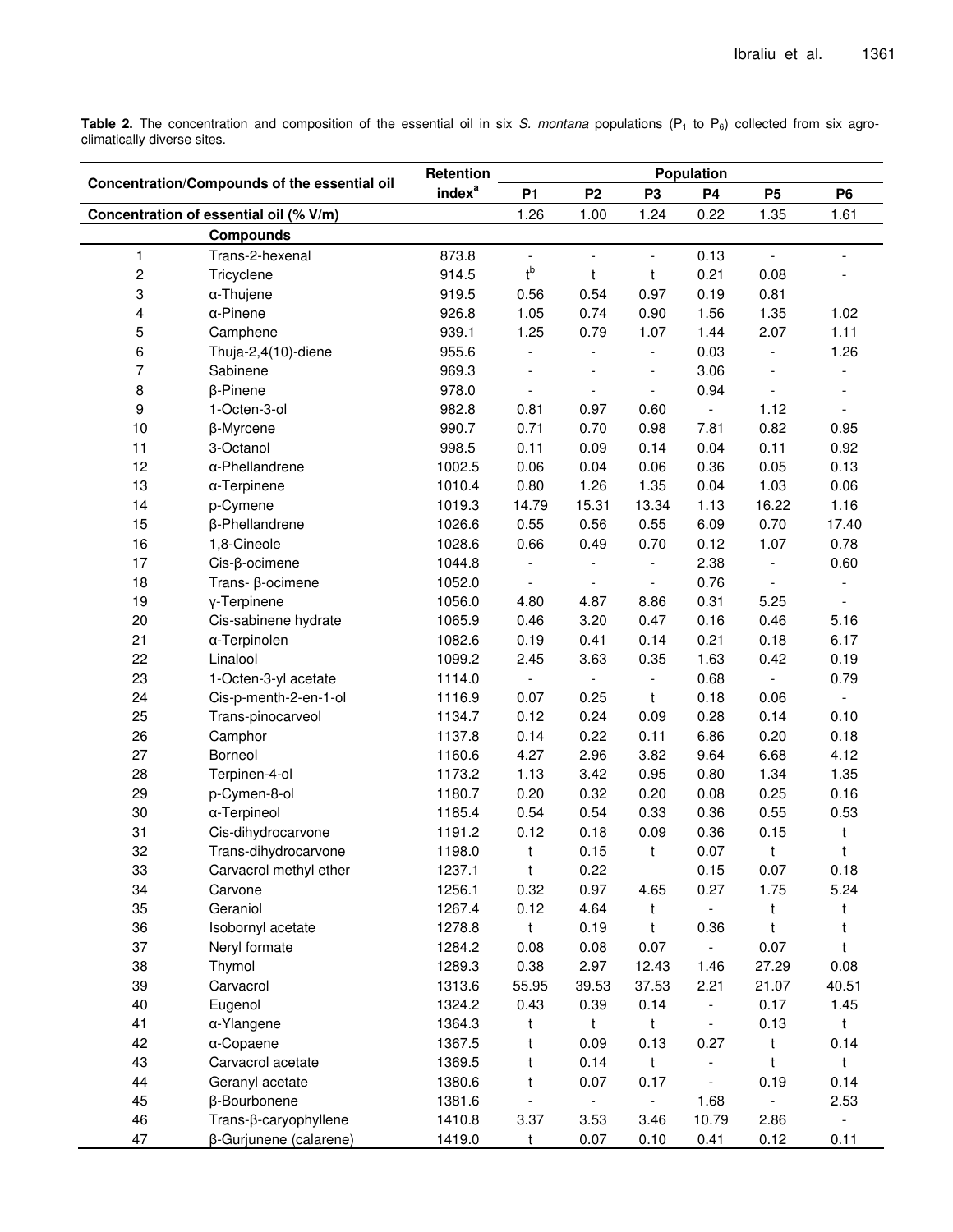| Table 2. Contd. |
|-----------------|
|-----------------|

| 48           | Aromadendrene                                     | 1431.2 | 0.33                     | 0.38 | 0.33                     | 0.33  | 0.60                     | 0.65 |
|--------------|---------------------------------------------------|--------|--------------------------|------|--------------------------|-------|--------------------------|------|
| 49           | α-Humulene                                        | 1443.1 | 0.12                     | 0.13 | 0.14                     | 0.77  | 0.11                     | 0.10 |
| 50           | Cis-cadina-1(6),4-diene                           | 1460.5 |                          |      |                          | 0.20  | $\overline{\phantom{a}}$ | 0.26 |
| 51           | y-Muurolene                                       | 1469.7 | 0.11                     | 0.10 | 0.26                     | 0.32  | 0.29                     |      |
| 52           | Germacrene D                                      | 1473.7 | $\mathsf{t}$             | 0.08 | 0.50                     | 10.44 | 0.09                     | 0.12 |
| 53           | Viridiflorene (ledene)                            | 1487.5 | 0.16                     | 0.24 |                          |       | 0.50                     | 0.60 |
| 54           | Bicyclogermacrene                                 | 1499.2 | $\overline{\phantom{a}}$ |      | $\overline{\phantom{a}}$ | 4.09  | $\overline{\phantom{a}}$ | 0.94 |
| 55           | β-Bisabolene                                      | 1501.9 | 0.57                     | 0.37 | 1.68                     |       | 1.06                     |      |
| 56           | y-Cadinene                                        | 1506.4 | $\mathbf{t}$             | 0.10 | 0.20                     | 0.89  | 0.18                     | 0.16 |
| 57           | δ-Cadinene                                        | 1516.0 | 0.16                     | 0.18 | 0.39                     | 1.60  | 0.38                     | 0.33 |
| 58           | α-Calacorene                                      | 1540.0 |                          |      |                          | 0.59  |                          | 0.78 |
| 59           | Elemol                                            | 1550.6 |                          |      | $\overline{\phantom{a}}$ | 0.40  |                          |      |
| 60           | Spathulenol                                       | 1572.0 | 0.15                     | 0.57 | 0.48                     | 3.47  | 0.56                     |      |
| 61           | Caryophyllene oxide                               | 1577.2 | 1.92                     | 2.67 | 1.18                     | 5.29  | 1.40                     | 1.30 |
| 62           | Salvial-4(14)-en-1-one                            | 1595.7 |                          |      | $\overline{\phantom{a}}$ | 0.49  |                          | t    |
| 63           | Humulene epoxide II                               | 1600.1 | t                        | 0.07 |                          | 0.73  | t                        |      |
| 64           | Caryophylla-4(12),8(13)-dien-5-ol                 | 1628.3 | t                        | 0.15 | 0.10                     |       | t                        | 0.14 |
| 65           | y-Eudesmol                                        | 1629.4 |                          |      | $\overline{\phantom{a}}$ | 1.93  | $\overline{\phantom{a}}$ | 0.13 |
| 66           | α-Cadinol                                         | 1654.4 |                          |      | $\overline{\phantom{a}}$ | 1.76  |                          |      |
| 67           | 14-Hydroxy-9-epi-trans-caryophyllene              | 1663.8 | t                        | 0.17 | $\overline{\phantom{a}}$ | 0.43  | t                        |      |
| 68           | Germacra-4(15), $5,10(14)$ -trien-1- $\alpha$ -ol | 1687.2 | $\overline{\phantom{a}}$ |      | $\overline{\phantom{a}}$ | 0.76  |                          | 1.02 |
| Total number |                                                   |        | 38                       | 50   | 41                       | 58    | 44                       | 42   |
| of compounds |                                                   |        |                          |      |                          |       |                          |      |

 ${}^{a}$ RI = retention index experimentally determined (AMDIS).  ${}^{b}$ t = trace less than 0.05%.

The compounds of the essential oil of S. montana are listed in order of their elution on the DB-5 column (Table 2). The oil composition of these populations, with respect to the number of compounds, their relative concentration as well as the relative concentration of the main components (Figure 1), showed large variation. A total of 38 - 58 compounds were identified, representing 100% (area percent) of the total oil. All 58 compounds were identified in P<sub>4</sub> - Qafë Mali Pukë, and 38 compounds, the lowest number; were identified in P<sub>1</sub>-Kakariq Lezhë<sub>.</sub> The most abundant compound in the essential oil across all six populations in the present study was carvacrol (2.21 -55.95%), along with thymol (0.38 - 40.51%), p-cymene (1.13 - 17.40%), borneol (1.35 - 9.64%), y-terpinene (0.31 - 8.86%), and trans-β-caryophyllene  $(0.11 - 10.79\%)$ . Carvacrol was the first major compound of the essential oil in  $P_1$ ,  $P_2$ , and  $P_3$ , trans- $\beta$ -caryophyllene in  $P_4$ , thymol in  $P_5$ ,  $P_6$ . The lowest concentration of carvacrol and trans- $\beta$ -caryophyllene was found in  $P_6$  and that of thymol in  $P_1$ . The highest concentration of p-cymene was observed in  $P_6$  and the lowest in  $P_4$ . The opposite was true for borneol. The concentration of y-terpinene was in the highest in  $P_3$  and the lowest in  $P_4$ . Caryophyllene oxide was present in the oil of all populations except of  $P_6$ . Some minor or trace components, such as trans-2hexenal, thuja-2,  $4(10)$ -diene, sabinene,  $\beta$ -pinene, cis- $\beta$ - ocimene, trans-β-ocimene, 1-octen-3-yl acetate, ciscadina-1(6), 4-diene and salvial-4(14)-en-1-one were found in essential oil of only  $P_4$ .

Large variations in the relative concentration of the major components in the oil of S. montana have been reported by previous workers. Casin et al. (1985) reported the concentration of carvacrol and linalool being in the range of 1 - 69%, and these were followed by terpinene and p-cymene (1 - 31%). Further, Slavkovska et al. (2001) reported trans-sabinen hydrate,  $\rho$ -cymene, and linalool (23 - 27%), and borneol (3%); and Radinic and Milos (2003) reported thymol (45%), and  $p$ -cymene,  $y$ -terpinene carvacrol, geraniol, and borneol (4 - 6%) to be the major compounds. On the other hand Sevarda et al. (1986) recorded that caryophyllene and geraniol were the dominant components. Carvacrol was observed to be the most important compound of S. montana in our study and by Slavkosvka et al. (2001) (40.8%), Milos et al. (2001) (52.4%), and Cavar et al. (2008) (69%), has also been reported as the major compound of the oil of S. boissieri (40.8%, Kurcuoglu et al., 2001), S. mutica (30.9%, Sefidkon and Jamzad, 2005), S. hortensis (48.1%, Sefidkon et al., 2006), S. hortensis (67%, Krestev et al., 2009), S. thymbra (66.5%, Karousou et al., 2005). The Albanian S. montana has high concentration of carvacrol and is widely used for medicinal purpose.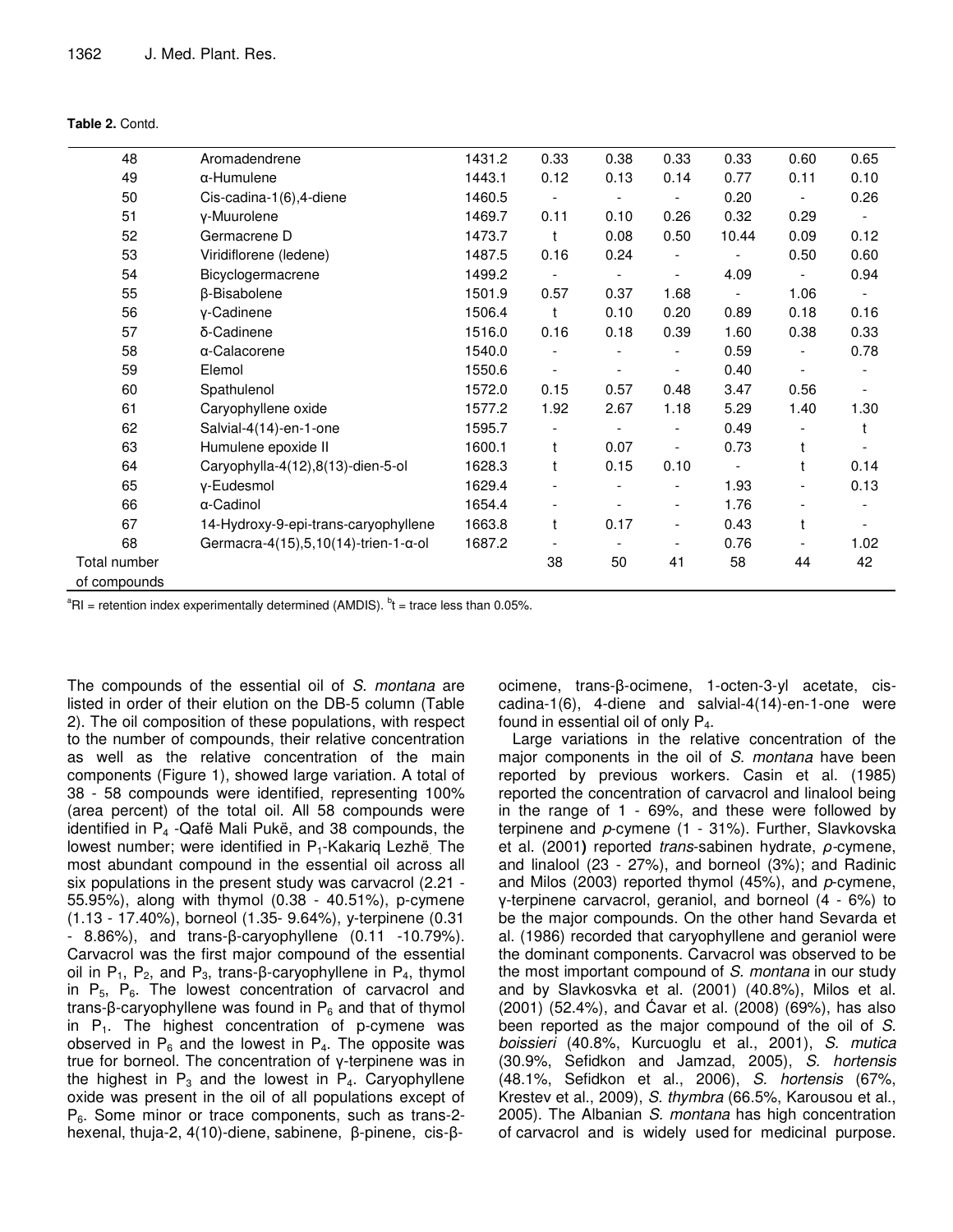

**Figure 1.** Comparative concentration of the important compounds in the essential oil of six populations of *S. montana*  $(P_1 - P_6)$ .

Therefore, it seems that carvacrol has important medicinal properties. Further, antioxidant and antibacterial activities of thymol and *p*-cymene have also been reported (Helander et al., 1998; Mann et al., 2000; Cavar et al., 2008). Albanian *S. montana* has high concentration of both thymol and *p*-cymene also. Due to antioxidant and antibacterial activities of thymol and *p*-cymene and their high concentration, there is a great opportunity to use Albanian *S. montana* as a source of flavouring agent in food, as natural food preservatives and also in the pharmaceutical industry.

The results of our study indicate the presence of a large variation both for concentration of essential oil as well as for the compounds of the oil in Albanian populations of *S. montana*. However, in order to improve our understanding of the genetic component of the observed variation, we suggest performing common garden experiments with *S. montana* populations collected in the wild.

## **ACKNOWLEDGEMENTS**

The authors thank Dr. Mihailo Ristić, Institute of Medicinal Plant Research "Dr Josif Pančić", 11000 Belgrade, Serbia and Prof. Dr. Zora Dajić, Faculty of Agriculture, University of Belgrade, Belgrade-Zemun, Serbia for GC/FID and GC/MS analyses.

#### **REFERENCES**

Adams RP (2007). Identification of essential oil components by gas chromatography/mass spectrometry, 4th Ed., Allured Publishing Corporation, Carol Stream.

Asllani U (2004). The essential oils of Medicinal and Aromatic Plants in Albania. Tirana, Albania.

- Cazin C, Jonard R, Allain P, Pellecuer J.(1985) Acad. Sc. Paris, p. 237.
- Ćavar S, Maksimović M, Šolić M, Jerković-Mujkić A, Bešta R (2008). Chemical composition and antioxidant and antimicrobial activity of two *Satureja* essential oils. Elsevier. Food Chem., 111: 648-653.
- Ciani M, Menghini L, Mariani F, Pagiotti R, Menghini A, Fatichenti F (2000). Antimicrobial properties of essential oil of *Satureja montana* L. on pathogenic and spoilage yeasts. Biotechnol. Lett., 22: 1007-1010.
- Chalchat J, Gorunovic SM, Maksimovic AZ (1999). Essential oil of *Satureja kitaibelii* Wierzb. f. *aristata* (Vand.) Hayek, *Lamiaceae* from Eastern Serbia. J. Essent. Oil Res., 11: 691.
- Escudero J, Lopez JC, Rabanal RM, Valverde S (1985). Secondary metabolites form Satureja species new triterpenoid from *Satureja*-Acinos. J. Nat. Prod., 48: 128-132.
- Hay RKM, Waterman PG (1993). Volatile Oil Crops: Their Biology, Biochemistry, and Production. Longman Scientific and Technical; John Wiley, p. 185.
- Helander IM, Alakomi HL, Latva-Kala K, Mattil-Sandho T, Pol I, Smid EJ, Gorris LGM, Vonwright A (1998). Characterization of the action of selected essential oil components on Gram-negative bacteria, J. Agric. Food Chem., 46: 3590-3595.
- Kurcuoglu M, Tumen G, Baser KHC (2001). Essential constituents of *Satureja biossieri* from Turkey. Khimiya Prirodnykh Soedinenii, 37: 280-281.
- Kustrak D, Kuftinec J, Blzevic N, Maffei M (1996). Comparison of essential oils composition of two subspecies of *Satureja montan*a. J. Essent. Oil Res., 8: 7-13.
- Krstev MT, Radnović D, Kitić D, Zlatković B, Ristić M, Branković S. (2009). Chemical composition and antimicrobial activity of *Satureja hortensis* L. essential oil Central European. J. Biol., 4: 411-416.
- Lawrence BM (1979). Essential oils. Wheaton, III: Allured Publishing.
- Mann CM, Cox SD, Markham JL (2000). The outer membrane of Pseudomonas aeruginosa NCTC6749 contributes to its tolerance to the essential oil of *Melaleuca alternifolia* (tea tree oil). Lett. Appl. Microbiol., 30: 294-297.
- Milos M, Radonic A, Bezic N, Dunkic V (2001) Localities and seasonal variations in the chemical composition of essential oils of *Satureja montana* L. and *S. cuneifolia* Ten. Flavour Fragrance J., 16: 157-160.
- Palić R, Gasic MJ (1993). Chemical composition of essential oils from representatives of genus Satureja L..Pharmaceutical-chemical Industry "Zdravlje", Leskovac. Belgrade, Serbia. (in Serbian).